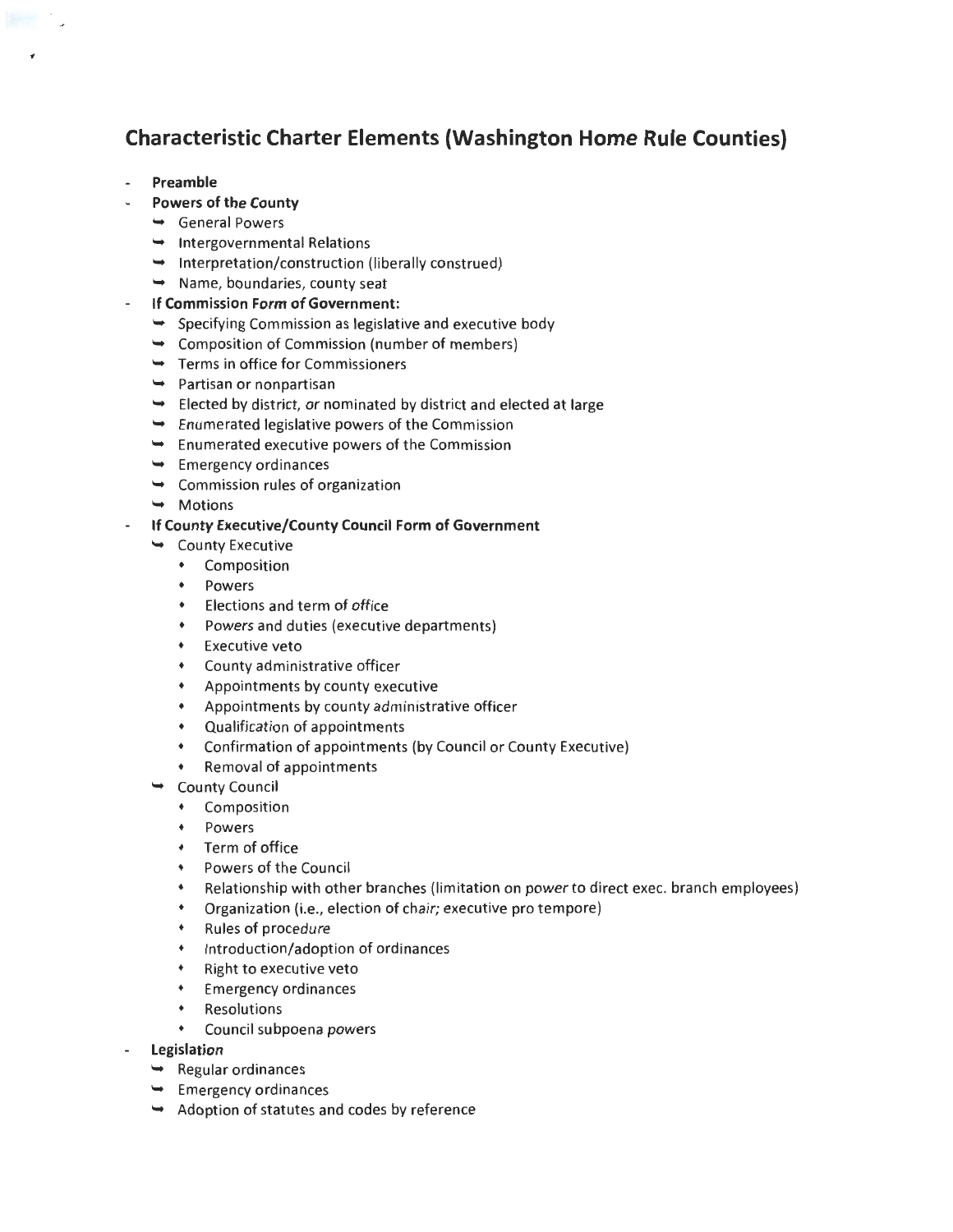- $\rightarrow$  Codification of ordinances
- $\rightarrow$  Resolutions
- **Other Elected Officials** 
	- $\rightarrow$  Identification of other elected officials
	- $\rightarrow$  Terms in office for other elected officials
	- $\rightarrow$  Partisan or nonpartisan
	- $\rightarrow$  Powers and duties
- **Administrative Departments** 
	- $\rightarrow$  Identification of administrative departments
	- $\rightarrow$  Hearing examiner system
	- $\rightarrow$  Definition of an administrative act
	- $\rightarrow$  Power of executive authority over administration
	- $\rightarrow$  County Administrator/manager (and duties/responsibilities)
- **Elections** 
	- $\rightarrow$  Election procedures
	- Qualifications of elected officials (citizenship, residency, registered voter)
	- Commissioner/Councilmember district boundaries
	- $\rightarrow$  Redistricting (commission, committee, or otherwise)
	- Vacancies
- **Powers of the People** 
	- $\rightarrow$  Initiative
		- General provisions
		- Limitations (provisions for funding initiatives requiring new expenditures)
		- Filing requirements (filed with Auditor, signature threshold, time period, etc.)
		- Commission/Council action (to consider adopting without incurring cost of election)

 $\overline{J}$ 

- Referendum
	- Referendum by Commission/Council
	- Referendum by the people (requirements)
- $\rightarrow$  Mini-Initiative
	- Requirements
	- Notice and publication costs borne by petitioners
- Unique to King County: "Institutional Initiative"
- Recall (usually just defers to state law since threshold is already so high in Washington)
- **Financial Administration/Procedures**
- $\rightarrow$  Budget
	- Budget provisions (e.g., biennial budget)
	- Presentation and adoption of budget
	- Copies of the budget
	- Submission of proposed annual budget
	- Meetings on the preliminary budget
	- Final budget narrative
	- Mid-term budget review
	- Budget message
- $\rightarrow$  Fiscal policies (listing)
- $\rightarrow$  Appropriations
	- Emergency appropriations
	- Contingency funds
	- Lapses in appropriations
- $\rightarrow$  Interfund borrowing and reimbursements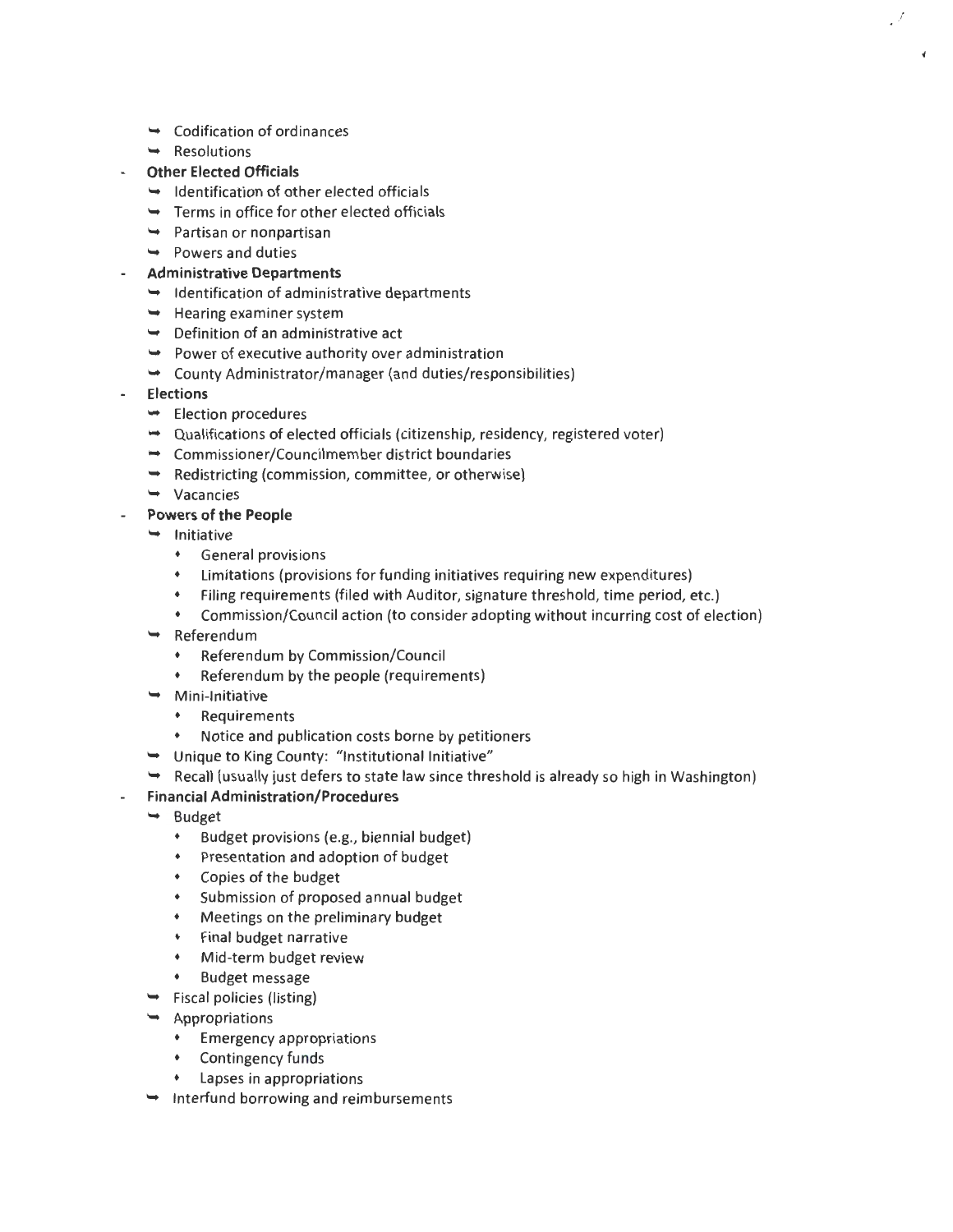- $ightharpoonup$  Illegal contracts
- **Personnel System**

 $\ddot{\mathbf{f}}$ 

- $\rightarrow$  Requirement to adopt personnel system (rules)
- $\rightarrow$  Administration
- Exemptions (positions not subject to this article in charter, e.g., temporary, contractors, etc.)
- $\rightarrow$  Employee representation/collective bargaining
- $\rightarrow$  Nondiscrimination
- $\rightarrow$  Right to public hearing
- $\rightarrow$  Political activities
- $\rightarrow$  Appointment restrictions (preventing electeds from holding appointive office for two years)
- $\rightarrow$  Personnel board/civil service commission (if applicable)

## **Charter Review/ Amendment Commission**

- $\rightarrow$  How appointed or elected
- $\rightarrow$  Vacancies
- $\rightarrow$  Commission procedures
- $\rightarrow$  Amendment provisions
	- By charter review commission (requires countywide vote to approve amendments)
	- By the public (initiative petition; requires countywide vote to approve amendments)
	- By the Commission/Council (requires countywide vote to approve amendments)
- $\rightarrow$  Repeal of the charter by the people

## **General Provisions**

- $\rightarrow$  Severability
- $\rightarrow$  Purchasing, contracts, bonds
- $\rightarrow$  Franchises
- $\rightarrow$  Eminent domain
- $\rightarrow$  Claims against the county
- $\rightarrow$  Public disclosure (open records; public inspection)
- $\rightarrow$  Conflict of interest
- $\rightarrow$  Veteran's policy (if applicable)
- $\leftrightarrow$  Code of ethics
- $\rightarrow$  Oath of office

## **Transitional Provisions**

- $\rightarrow$  Effective date
- $\rightarrow$  District boundaries/initial districts (if applicable)
- $\rightarrow$  Continuation of ordinances and vested rights
- Commencement of terms of office
- $\rightarrow$  Compensation for specific elected positions (if applicable)
- $\rightarrow$  Continuation of county employees
- $\rightarrow$  Boards and commissions
- $\rightarrow$  Continuation of county budget
- $\rightarrow$  Required ordinances (listing)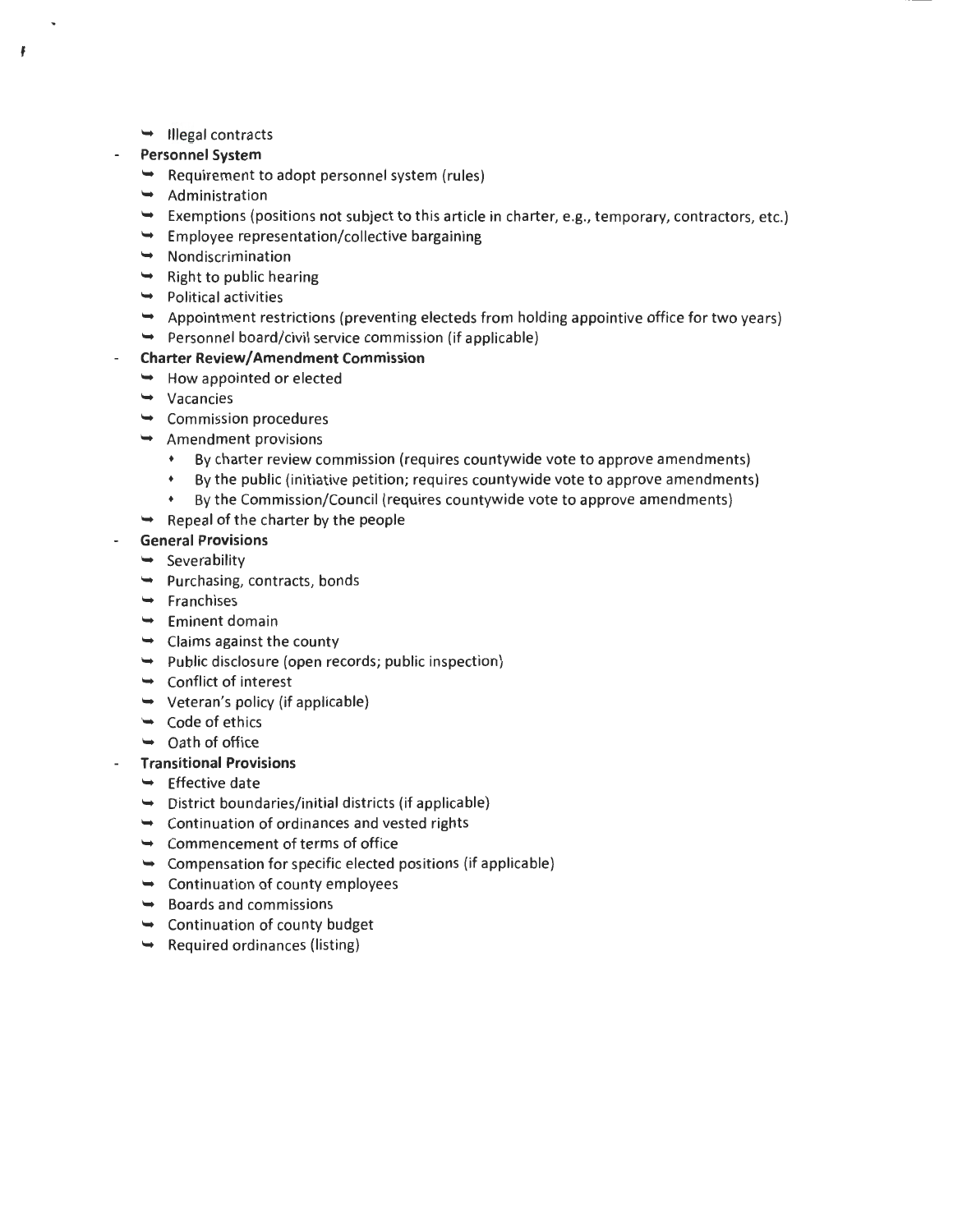# **Aspects of Authorities**

## **Executive and Legislative Branches of County Government - List Only**

*A glossary is provided at the end of this document to explain some terms used* 

#### **AUTHORITY RELATIONSHIPS:**

.,

County Commission only (executive and legislative branches combined in one body) County Commission/County Manager (appointed executive, legislative commission) County Council/County Executive (elected executive, legislative council) *Note: Other executives are Assessor, Auditor, Clerk, Sheriff, Prosecuting Attorney, and Treasurer* 

#### **EXECUTIVE AUTHORITIES COMMON TO BOTH A COUNTY MANAGER AND ELECTED EXECUTIVE**

- Authority: Chief executive officer
- Authority: Manage/supervise appointed executive departments
- Authority: Appointment of departmental directors
- Authority: State of the county
- Authority: Preparation and presentation of the budget
- Authority: Preparation and presentation of comprehensive plans
- Authority: Signature authority
- Authority: Conduct collective bargaining

#### **EXECUTIVE AUTHORITIES COMMON TO AN ELECTED EXECUTIVE**

Authority: Power of veto

#### **LEGISLATIVE AUTHORITIES COMMON TO BOTH A COMMISSION AND COUNTY COUNCIL**

- Authority: Powers not exclusive
- Authority: Ordinances
- Authority: Resolutions
- Authority: Levy taxes
- Authority: Approve the budget
- Authority: Establish departments
- Authority: Zoning and land use regulations
- Authority: Approve contracts
- Authority: Establish collective bargaining guidelines

#### **LEGISLATIVE AUTHORITIES COMMON TO A COUNTY COUNCIL**

- Authority: Override of a veto
- Authority: Referenda
- Authority: Subpoena powers
- Authority: County executive/manager appointments subject to confirmation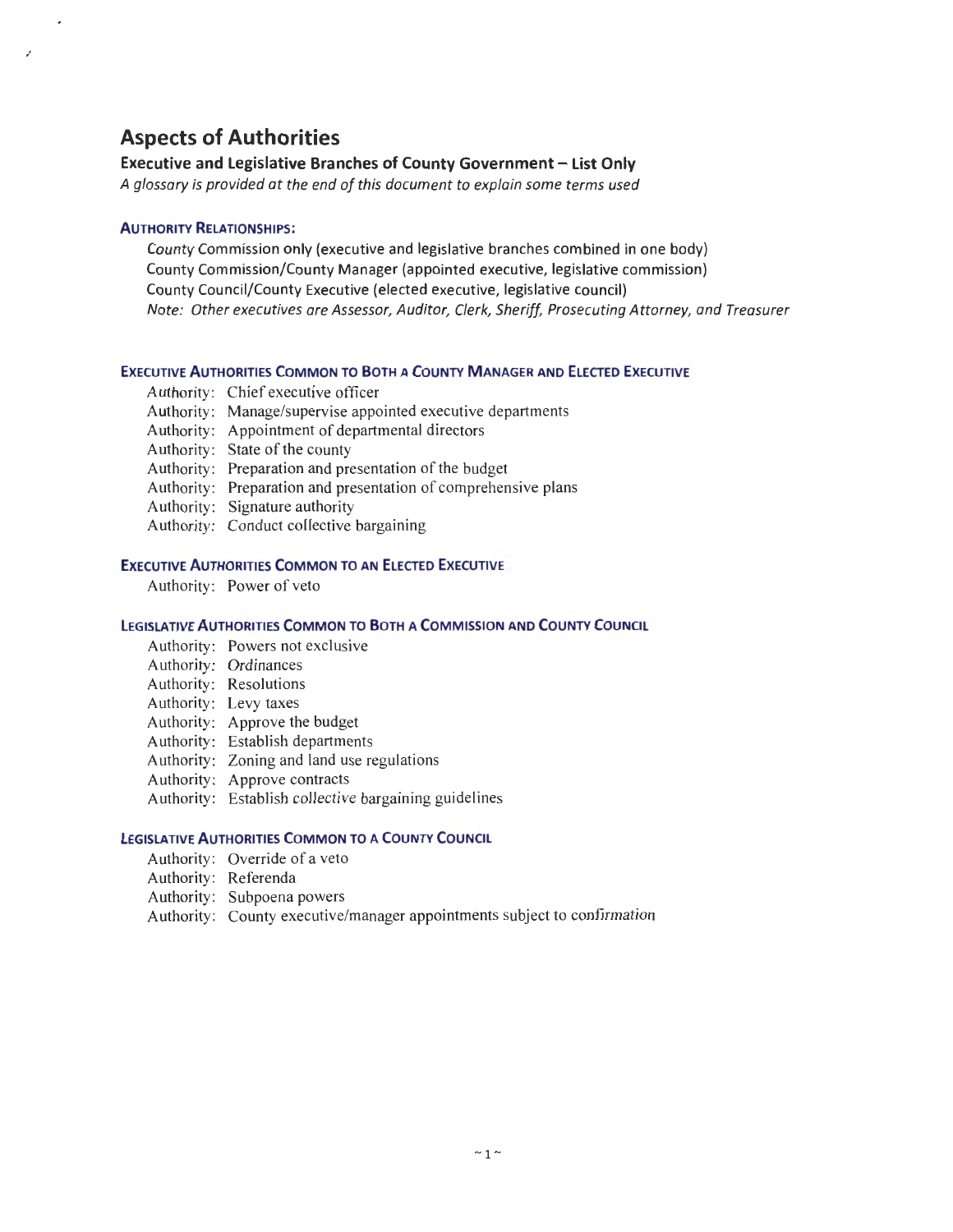# **Aspects of Authorities Executive and Legislative Branches of County Government - Elaboration**

## **EXECUTIVE AUTHORITIES COMMON TO BOTH A COUNTY MANAGER AND ELECTED EXECUTIVE**

Authority: Chief Executive Officer

Whether an elected county executive or appointed county manager, that position represents the chief executive officer ("CEO") for the county and is at the top of the organizational hierarchy. He/she is responsible for all day-to-day management decisions and for managing county operations, ensuring the organization functions efficiently, effectively, and consistently with policies developed by the legislative branch and state/federal laws. It is also the role of the CEO to articulate a vision for the agency (a vision could also be reflected in a commission or council strategic plan) and lead development and execution of the county's long-term strategy. The CEO's leadership role also entails communicating on behalf of the county to the public, media, and other stakeholders, and to lead legislative advocacy on behalf of county interests. The CEO has limited policy-making authority over such things as how laws are implemented, personnel policies, budgeting policies, expenditures policies, and other such policies of general application.

## Authority: Manage/Supervise Appointed Executive Departments

Both the elected county executive and the appointed county manager have sole responsibility for managing, supervising, and evaluating appointed executive departmental directors.

## Authority: Appointment of Departmental Directors

With the exception of those positions and departments which are filled by elected officials, the county executive/manager has authority to appoint departmental directors for direct report departments (the "executive departments"). Nominees for these positions are typically subject to confirmation or rejection by the legislative authority, although such positions as deputy county executive, confidential secretary, or administrative assistant to the county executive would not be subject to council confirmation. For a county manager who is subject to termination by the legislative authority, director appointments would usually be done following extensive consultation with commissioners/councilmembers to ensure they are amenable. It should be noted that this same authority to appoint often extends to committee and commission positions, again subject to confirmation by the legislative authority. It should also be noted that lower level appointments by departmental directors are not subject to confirmation by the county's legislative authority.

## Authority: State of the County

The county executive or county manager position is responsible for presenting the state of the county report to the legislative branch. This typically takes the form of an annual statement of governmental affairs delivered to the commission/council, followed by a public speech.

## Authority: Preparation and Presentation of the Budget

It is the executive branch 's responsibility to prepare and present to the legislative branch a budget (coupled with a budget message) setting forth proposals and operational intent during the upcoming fiscal year (which may be annual or biennial; see attached glossary for more discussion about budget cycles under "biennial"). This must typically be done within a set number of days prior to the end of the fiscal year (e.g., 100 days). The budget is essentially a planning document which estimates the revenues and expenditures proposed to be incurred in the county's performance of proposed work. Though proposed by the executive, the budget is always approved by the legislative authority of the county. Since no government has limitless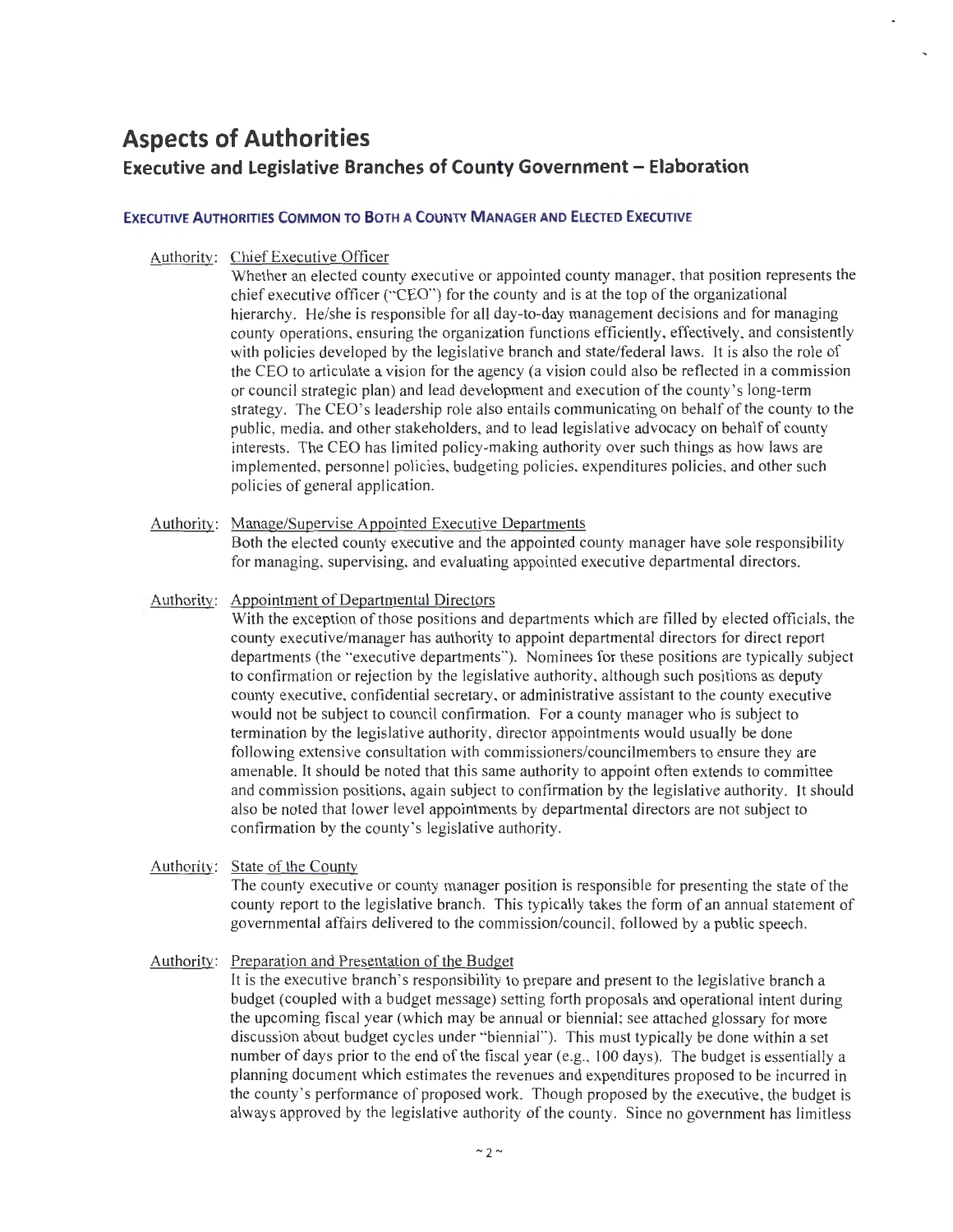resources, a budget is effectively an exercise in establishing policy via the prioritization of governmental services, and thus is one of its most important (and potentially contentious) responsibilities.

#### Authority: Preparation and Presentation of Comprehensive Plans

In kind with other urban counties in Washington, Clark County is a comprehensive planning county under the state's Growth Management Act ("GMA"). To ensure compliance with this complex law, it is the executive's responsibility to prepare and present to the legislative branch the comprehensive plans, capital improvements, and economic development strategies for the current and future development of the county. The executive develops these plans and strategies through extensive participation and integration of the public, city governments, and special district jurisdictions within the county. It is the responsibility of the legislative branch to eventually approve the plans and strategies for subsequent submission to the Western Washington Growth Management Hearings Board.

- Authority: Signature Authority Both the elected executive and county manager are authorized (via the charter) on behalf of the county to sign, or cause to be signed, all claims, deeds, contracts, and similar instruments.
- Authority: Conduct Collective Bargaining The county executive/manager is responsible for negotiating collective bargaining agreements with representative unions. However, approval of collective bargaining contracts comes under the authority of the legislative branch.

## **EXECUTIVE AUTHORITIES COMMON TO AN ELECTED EXECUTIVE**

#### Authority: Power of Veto

As a check against legislative powers, an elected county executive is usually granted the power to veto an ordinance passed by council. Such authority is not given to an appointed county manager. An ordinance is a law passed by the legislative branch; veto authority does not extend to resolutions, which are not laws, but rather are expressions of legislative policy and intent. *(Please see "Glossary " at the end of this document which goes into more detail about the difference between an ordinance and a resolution since that distinction does have some relationship to separation of powers.)* A charter may be specific as to what kind of veto authority the elected county executive possesses. For example, in some cases this may include the power of line-item veto (to veto specific pieces in lieu of the entire ordinance), as is often found with budgetary vetoes. If the power of veto only refers to an ordinance without the lineitem specificity, then the county executive's veto is against the ordinance as a whole. An ordinance passed by the legislative authority is presented to the county executive, who then has three options:

- (I) The county executive has the opportunity to sign the ordinance. lfthe county executive approves the ordinance and signs it, then it becomes law within a set number of days (e.g., within ten days of signing).
- (2) The county executive may choose not to sign the ordinance. If the county executive does not sign the ordinance within a set number of days (e.g., within 30 days), then the ordinance becomes law automatically without that signature.
- (3) The county executive may veto the ordinance. If the county executive does not approve of the law and exercises his/her power of veto, then that veto must be returned to the legislative authority with the executive's written objection.

The county executive's veto prevents enactment of the ordinance (or the vetoed pieces). The legislative authority then has a set number of days (e.g., 30 days) during which it may override the executive's veto.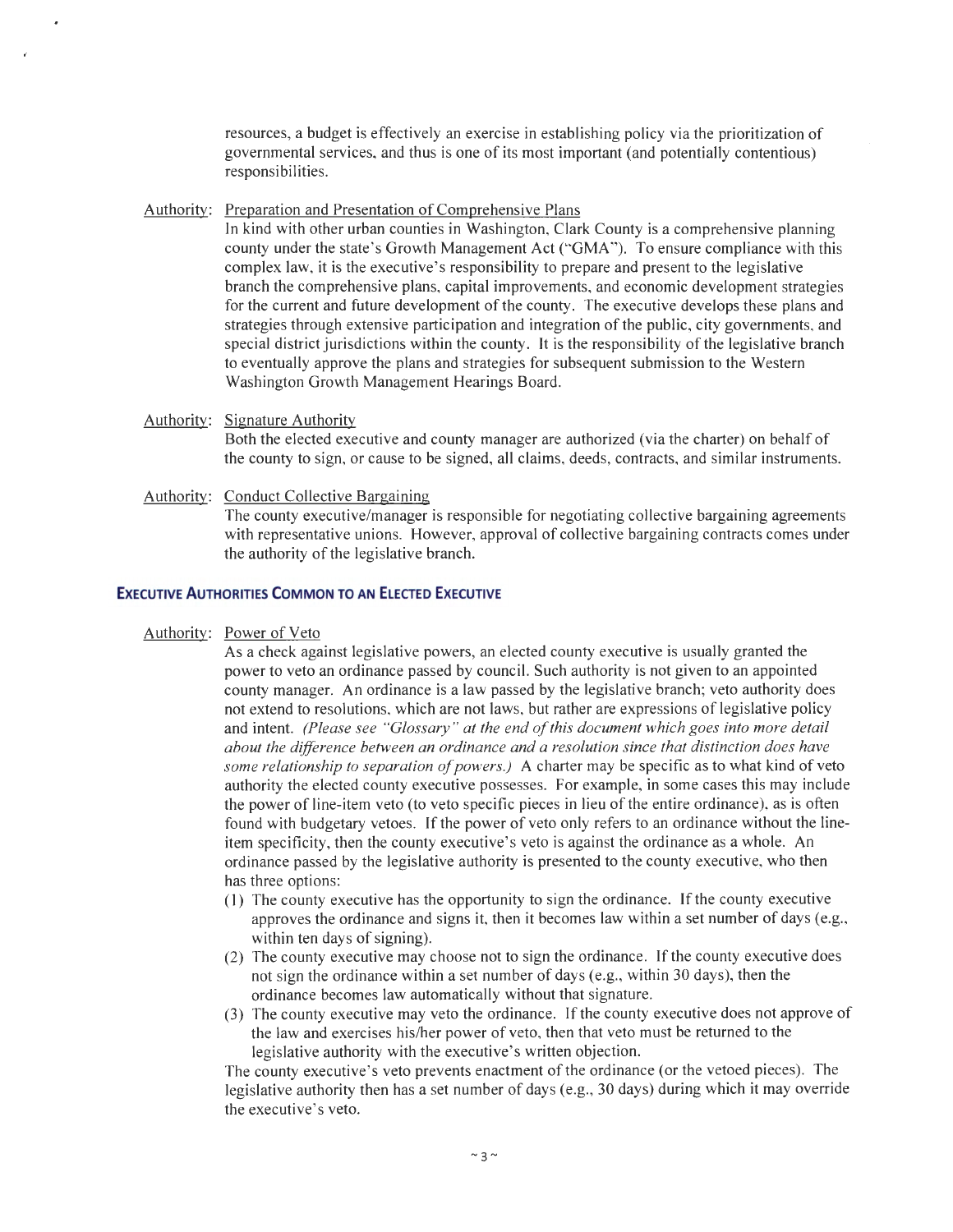## **LEGISLATIVE AUTHORITIES COMMON TO 80TH A COMMISSION AND COUNTY COUNCIL**

#### Authority: Powers Not Exclusive

Subject to court and statutory limitations, the legislative body is the ultimate power and authority of the county. Therefore, all powers of the county reside with the legislative body except those which are specifically reserved to the people (e.g., initiative, referendum, recall), the executive (as provided by a charter), and general laws of the state and federal governments. Likewise, any enumeration of powers for the legislative body which may be written into a charter should not be construed as limiting the legislative body's powers.

## Authority: Ordinances

The heart of legislative authority is the ability to pass ordinances which create laws for the people of the county. However, this authority does not extend to the ability to change a county charter since that authority is in the hands of the electorate exclusively. Generally, every legislative act taken by the commission or council must be by ordinance, except for resolutions. *(Please see "Glossary" at the end of this document which goes into more detail about the difference between an ordinance and a resolution since that distinction does have some relationship to separation of powers.)* 

#### Authority: Resolutions

The legislative authority of the county has the ability to pass resolutions which are an expression of legislative policy and intent. Thus, resolutions are distinguished from ordinances which are law-making acts of the body. *(Please see "Glossary" at the end of this document which goes into more detail about the difference between an ordinance and a resolution since that distinction does have some relationship to separation of powers.)* 

#### Authority: Levy Taxes

The legislative body's authority to levy taxes extends from authorizations by the state legislature. Where authorized, the legislative body is the county branch which may levy taxes, appropriate revenues, and set fees, rates, charges, and special assessments. In some charters, the authority to levy taxes could require a supermajority vote.

#### Authority: Approve the Budget

The legislative body of the county is authorized to approve the budget. The budget is typically proposed by the executive (whether an elected county executive, an appointed county manager, or an appointed county administrator), but the legislative body approves it. As an extension of this authority, the legislative body also establishes compensation to be paid to all county officers and employees and to provide for the reimbursement of expenses. An optional method is for salaries of elected officials to be determined by a salary review commission (a requirement which could be set forth in the charter). In Washington, the budget serves as an authorizing document such that no expenditures may be legally incurred by the county without budgetary authority.

#### Authority: Establish Departments

An inherent authority held by both a county commission and a county council is the ability to establish and disestablish executive departments. The charter should specify whether this legislative authority extends to organization of elected executive departments (including county executive, assessor, auditor, clerk, prosecuting attorney, sheriff, and treasurer). This same authority includes the ability to establish the powers and responsibilities attendant to each department. Such establishment of departments and responsibilities is always enacted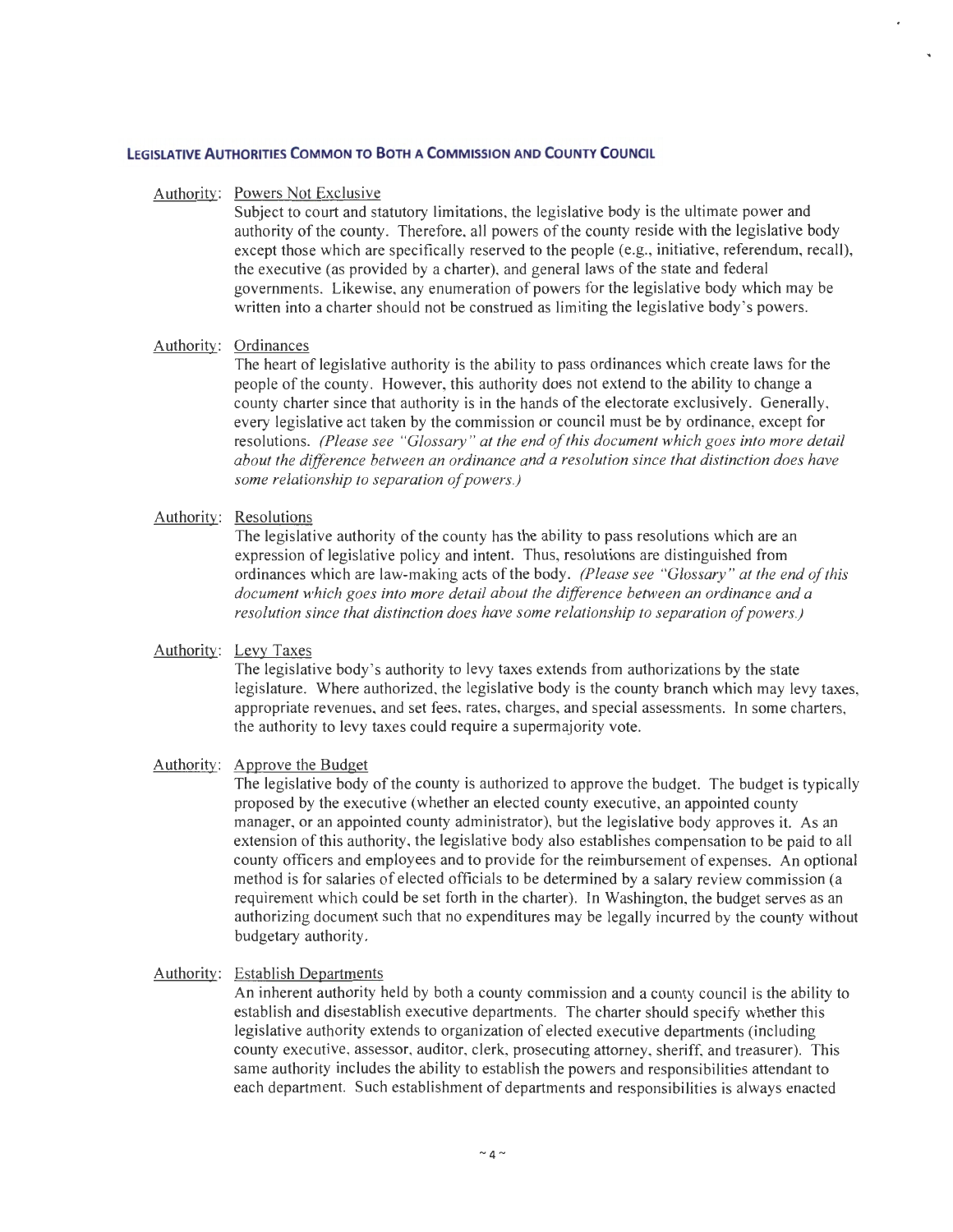through an ordinance. Note that some executive departments may be established by a charter and therefore only subject to change by the electorate, not the legislative authority.

Authority: Zoning and Land Use Regulations

Under its police powers, a commission/council has legislative authority to enact ordinances that control zoning and other land use regulations. This authority also includes approval of comprehensive plans for present and future development of the county.

Authority: Approve Contracts

As an extension of its budgetary authority, the legislative authority of the county generally has the power to approve contracts. However, once a budget has been approved for an executive department, that official has the authority to approve contracts within that budget (this issue was decided by a Spokane County court case with respect to the elected Clerk executive department). In the interests of operational efficiency, the legislative authority may enact an ordinance that allows some contract approvals to be completed procedurally such that lower cost contracts may be administratively approved, albeit within budgetary and statutory limitations.

### Authority: Establish Collective Bargaining Guidelines

The legislative authority establishes guidelines within which the county executive or county manager must negotiate collective bargaining contracts (usually within the context of budgetary limitations). It is also the branch of government which approves all such contracts.

## **LEGISLATIVE AUTHORITIES COMMON TO A COUNTY COUNCIL**

Authority: Override of Veto

As a check against the elected executive's authority to veto an ordinance in a home rule county, the legislative authority may override such a veto. To do so usually requires some kind of supermajority vote, typically equal to or more than 2/3 of the legislative body voting, but a charter could set that override level to be as little as a simple majority or as much as 100%. By overriding the veto, the council 's original ordinance proceeds to enactment and the county executive has no further ability to veto it.

### Authority: Referenda

In lieu of passing an ordinance itself, the legislative authority of the county can directly refer a referendum to the electorate for approval or rejection. The referendum would be an ordinance for the people to vote on (as opposed to an advisory vote). Importantly, the legislative authority does not itself approve or reject the measure prior to it being referred to the people. Note that there are two kinds of referenda. Along with the legislative authority to refer an ordinance to the electorate, the people may have the direct power to place on the ballot for voter consideration an ordinance which has already been approved by the legislative authority of the county.

#### Authority: Subpoena Powers

Subpoena can be a powerful tool. In terms of county governance (as opposed to the courts), the power of subpoena is held by the legislative branch. A subpoena is a document issued administratively to command a person (i.e., a county employee, contractor, vendor, etc.) to provide information, either in person by testifying, or through producing documents or other tangible items. A witness must respond to a lawful council subpoena and may be represented by counsel. Failure to respond to a lawful subpoena could result in sanctions, penalties, and/or fines, including being held in contempt. The county council may invoke the aid of the courts to carry out such powers. The value of subpoena for a county council is the ability to conduct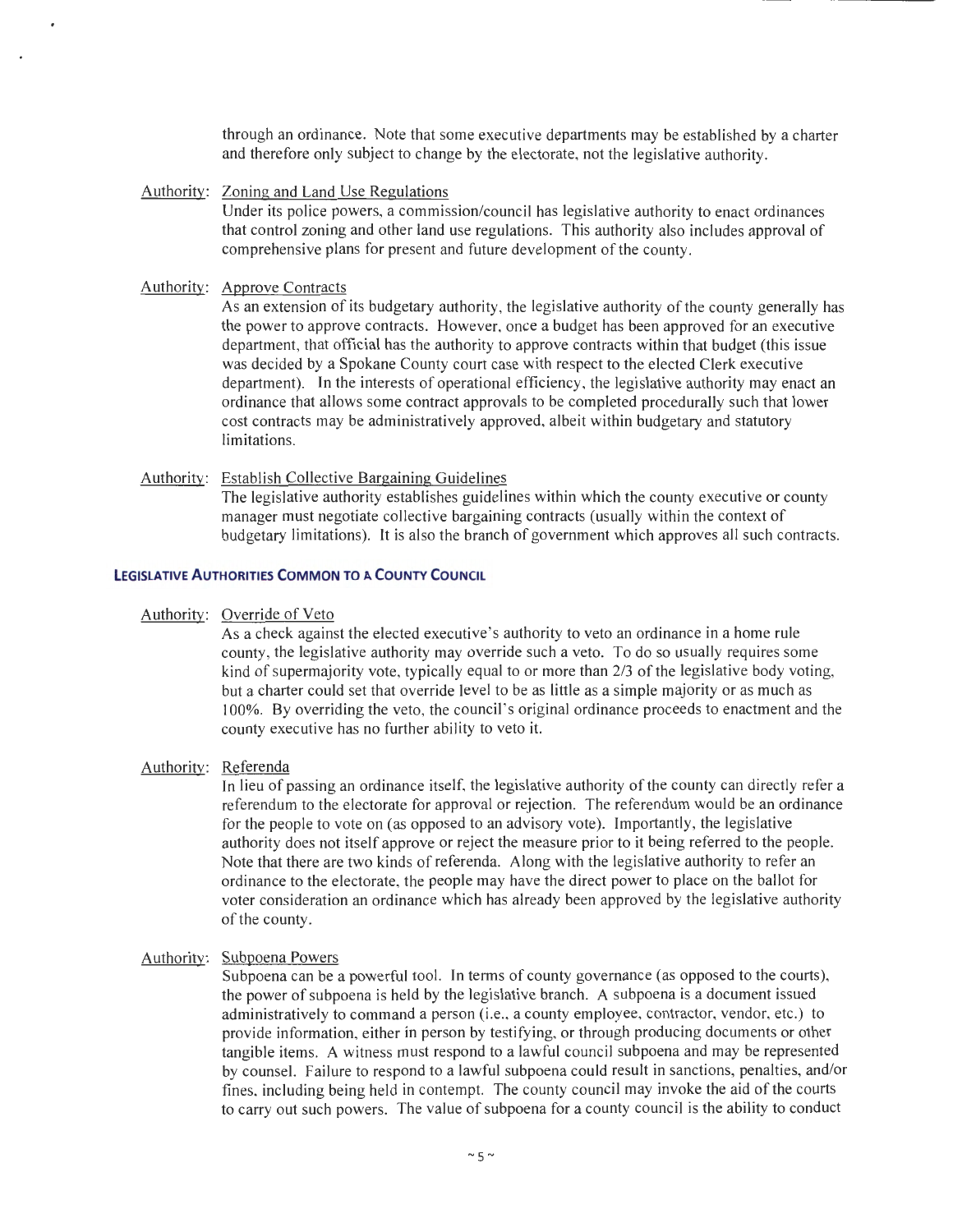investigations into the affairs of the county and examine the conduct of any county department, office, employee, agency, supplier, or vendor. If the council as a whole is conducting such an investigation then proceedings must be public, but if it assigns its subpoena power to a non-quorum committee to conduct the investigation then testimony/witnesses may be presented in private. The subpoena power may also be extended to specific committees or commissions as identified in the charter, for example a policy review committee, a human rights commission, or police commission. A charter which includes subpoena powers should specify whether an elected executive officer (including county executive, assessor, auditor, clerk, prosecuting attorney, sheriff, and/or treasurer) will be subject to subpoena by the legislative branch.

#### Authority: County Executive/Manager Appointments Subject to Confirmation

As part of the balance of powers between the executive and legislative branches of county government, the executive's authority to appoint departmental directors for those departments which directly report to him/her (the "executive departments") is usually subject to confirmation by the legislative authority. In some charters this authority is referred to as "advice and consent" which is an excerpt from Article II, Section 2, Clause 2 of the U.S. Constitution, but it still means to require confirmation. Such positions as deputy county executive, confidential secretary, or administrative assistant to the county executive would not be subject to confirmation. The same legislative authority to confirm executive appointments may extend to committee/commission positions. Lower level appointments by departmental directors are not subject to confirmation by the legislative authority. Existing charters in Washington are generally silent as to what happens in event the legislative branch chooses to take no action on the executive's nomination for appointment (i.e., no time limitation to take action, no requirement that action be taken, no provision that legislative authority must explicitly oppose the nomination for it to be rejected, etc.). However, under Washington law it may be argued that the legislative body *must* take action when it is deemed to be a ministerial duty (i.e., not involving discretion or policymaking).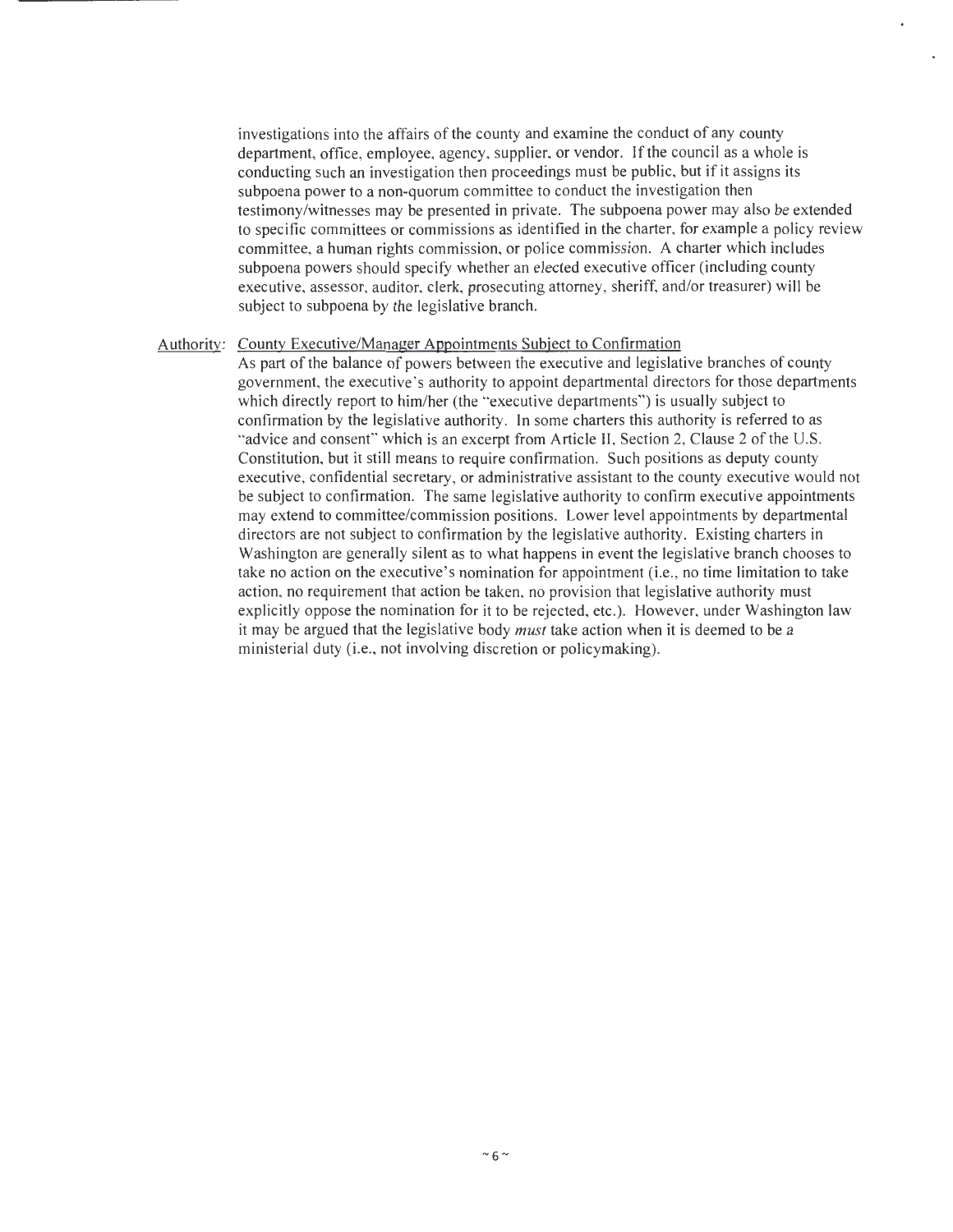## **GLOSSARY**

 $\mathcal{A}^{\pm}$ 

 $\sim$   $\mu$ 

| Appointed    | An appointed official is a person hired by existing governmental officials (elected or<br>appointed) into a permanent or temporary position. Appointed officials are subject to<br>being terminated at any time (usually for cause, but not always). Appointed officials are<br>thus distinguished from elected positions which hold office for a set term (usually four<br>years).                                                                                                                                                                                                                                                                                                                                                                                                                                                                                                                                                                                                                                                                                                                                                                                                                                                                                                                                                                 |
|--------------|-----------------------------------------------------------------------------------------------------------------------------------------------------------------------------------------------------------------------------------------------------------------------------------------------------------------------------------------------------------------------------------------------------------------------------------------------------------------------------------------------------------------------------------------------------------------------------------------------------------------------------------------------------------------------------------------------------------------------------------------------------------------------------------------------------------------------------------------------------------------------------------------------------------------------------------------------------------------------------------------------------------------------------------------------------------------------------------------------------------------------------------------------------------------------------------------------------------------------------------------------------------------------------------------------------------------------------------------------------|
| Biennial     | Biennial is something occurring once every two years and its typically used in reference to<br>a two-year budget cycle (i.e., how often a budget must be adopted by the legislative<br>authority; referred to as a "biennial budget"). Biennial is distinguished from annual,<br>meaning occurring once every year. Biennial is also distinguished from biannual, which<br>is something occurring two times during a year. For example, a biennial budget may<br>provide biannual opportunities for readjustment.                                                                                                                                                                                                                                                                                                                                                                                                                                                                                                                                                                                                                                                                                                                                                                                                                                   |
|              | Balance of Powers Those men who founded the United States were highly concerned with balancing powers<br>between branches of government so that no one branch would be strong enough to<br>dominate the others, nor be so weak as to be dominated. They were reacting to their direct<br>experience under the centralized, monarchical authority Britain imposed on America when<br>it was a colony. This balancing concept is not just about powers inherent to the structure<br>of one government; there is also a principle in the United States of establishing a balance<br>of powers between the national government and its sub-national governments, primarily<br>states. James Madison was particularly concerned with these balancing issues when he<br>wrote Federalist Number 51 (published February 6, 1788) wherein he stated, "a double<br>security arises to the rights of the people. The governments will control each other, at the<br>same time that each will be controlled by itself. Ambition must be made to counteract<br><i>ambition.</i> " By integrating checks and balances into a form of government, whether at the<br>federal, state, or local levels, separate branches are empowered to prevent an excessive use<br>(or abuse) of power by a single branch, thus effectively forcing them to <i>share</i> powers. |
| Compensation | It can have other meanings (for example, workers' compensation or deferred<br>compensation), but governmental entities usually regard "compensation" as the money<br>paid to employees for work provided, usually in the form of a wage or salary. A home<br>rule charter has the ability to set compensation levels for elected officials, but not for<br>appointed officials, or for the prosecuting attorney or judges. Unless otherwise specified<br>in a charter, the setting of compensation is an authority inherent to the legislative body of<br>the county.                                                                                                                                                                                                                                                                                                                                                                                                                                                                                                                                                                                                                                                                                                                                                                               |
| Contract     | A contract is an agreement between two or more parties whereby legal obligation and<br>mutual benefit are derived in some form from its provisions.                                                                                                                                                                                                                                                                                                                                                                                                                                                                                                                                                                                                                                                                                                                                                                                                                                                                                                                                                                                                                                                                                                                                                                                                 |
| Fees         | Fees, unlike taxes, are typically linked to the cost of providing a service that is specifically<br>requested by a constituent and which benefits him or her individually. Fees are based on<br>the idea of "user pays," meaning if you use the service you should pay for it and not get<br>subsidized by anyone else since you individually received the direct benefit of that<br>service. If a constituent does not request the service, then no fee must be paid. An<br>example of a county fee is a building permit. Someone obtaining a building permit pays a<br>fee, not a tax, for the service rendered. When aggregated across all building permits<br>issued during the year, the amount of the fee is intended to cover the overall cost to<br>government of providing that service, or at least a predetermined percentage of that<br>overall cost.                                                                                                                                                                                                                                                                                                                                                                                                                                                                                   |
| General Law  | General law is law established by the State of Washington. In the county context, general<br>law provides a uniform structure of governance and authorities for counties. Counties                                                                                                                                                                                                                                                                                                                                                                                                                                                                                                                                                                                                                                                                                                                                                                                                                                                                                                                                                                                                                                                                                                                                                                  |